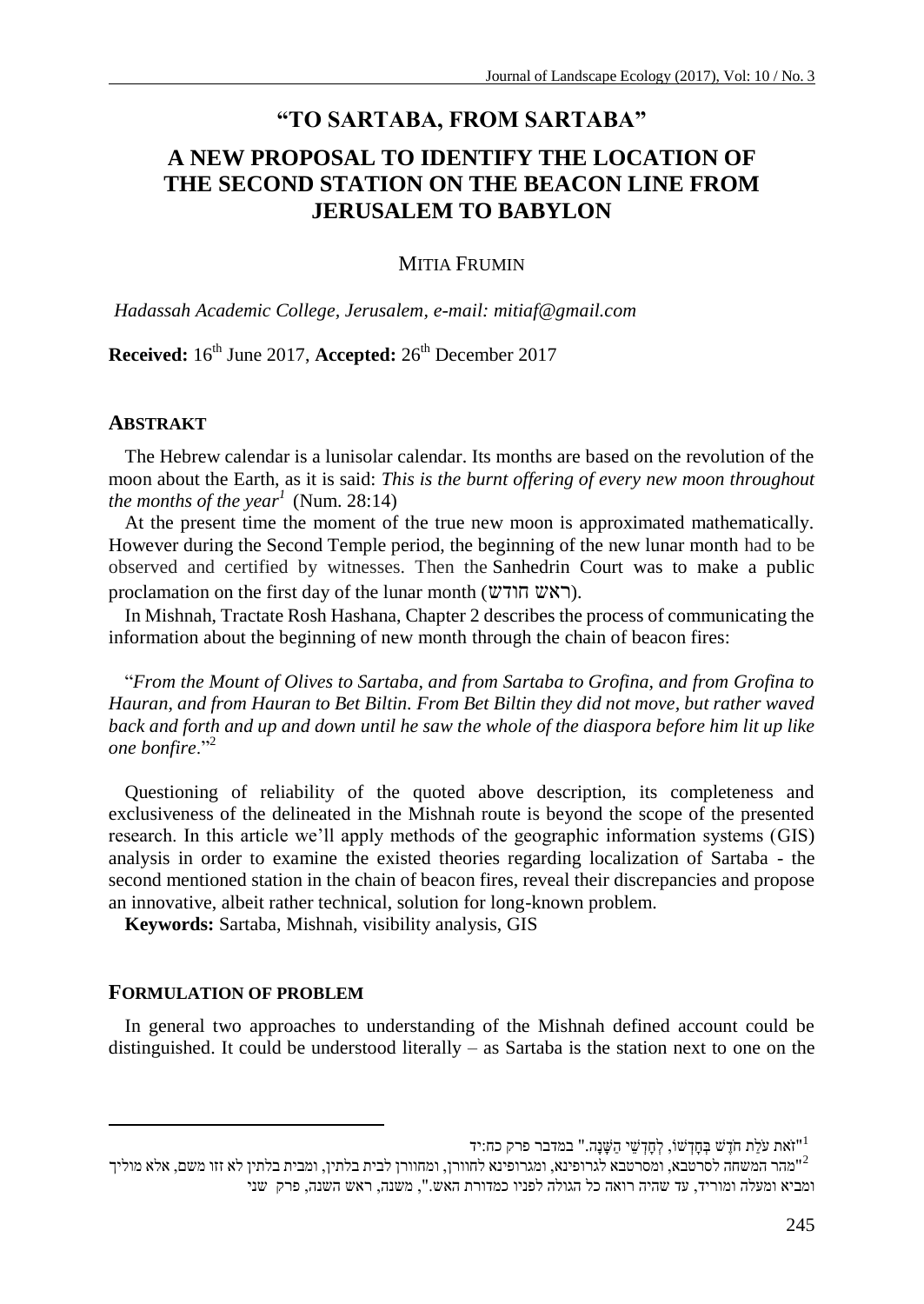Mount of Olives<sup>3</sup>. In this case there are no intermediate posts between these two sites and the signal is transferred directly by eye contact. Therefore two beacon fire stations should visible to each other, or more specifically, at least Mount of Olives beacon fire should be seen from Sartaba. This is a prevailing approach in research today. Hereinafter this theory will be referenced as "Direct".

Since  $19<sup>th</sup>$  century most researchers<sup>4</sup> agree that said Sartaba was located at the top of the Horn of Sartaba<sup>5</sup> mountain peak in the Jordan Valley, where excavations revealed remains of Hasmonean established stronghold, fortress Alexandrion. However numerous repeated tests proved that it is impossible to see from there the Mount of Olives or any other high mountain in vicinity of Jerusalem. In order to resolve the contradiction, several hypotheses were suggested in the past. The most common among them is an assumption that in the past one of the fortress elevated towers, non-preserved today, did serve as a beacon station (hereinafter: Direct - CisJrd).

In 1982, Meir Ben-Dov proposed an alternate identification of Sartaba $^6$  across the Jordan Valley on its eastern side in mounting area of the Tobiads' realm, not far from present day Iraq al-Amir (hereinafter: Direct-TransJrd). This proposition was highly criticized<sup>7</sup> mostly due to problematic suggestions that led Ben-Dov to his conclusions. However either Ben-Dov himself, neither his critics didn't deepen into actual examination of visibility issues, limiting discussion mostly by historical and etymological subjects.

Another method suggests that the list of stations is not complete and consequently there were other non-mentioned in Mishnah interim beacon fire stations (at least one) between Jerusalem and Sartaba. Hereinafter this theory will be referenced as "In-between".

A series of experiments were designed in order to examine both Direct and In-between concepts.

#### **BASICS OF VISIBILITY ANALYSIS**

Visibility analysis experiments were designed for and conducted by using ESRI ArcGIS software standard 3D Analyst Toolbox. This extension allows determining which locations of digital terrain model (DTM) raster surface are visible to chosen observer. Oppositely, it is also possible to identify which observer points are visible from each raster surface locations (Viewshed Tool). It is possible also to determine the visibility of sight lines over obstructions consisting of a surface (Line of Sight tool)

The visibility of each cell center is determined by comparing the altitude angle to the cell center with the altitude angle to the local horizon. The local horizon is computed by considering the intervening terrain between the point of observation and the current cell center. If the point lies above the local horizon, it is considered visible.

In order to gain more control over the visibility analysis process several parameters could be modified. One of them is *Offset* parameter. There are two offset items, one defining the

<sup>&</sup>lt;sup>3</sup> See clarifications as regards to identification of the mentioned in the original text "Mount of

Mishkha" - המשחה הר as Mount of Olives in the "Primary assumptions and experiments design" section <sup>4</sup> Robinson, 1857: 293-294; Conder & Kitchener, 1882: 396-401; Obermeyer, 1929: 17, 21; Abel,

<sup>1933: 124;</sup> Tsafrir & Magen, 1984

<sup>5</sup> New Israel Grid: 243756 x 667033, 377 m

 $6$  Ben-Dov, 1982

<sup>7</sup> Irsai, 1982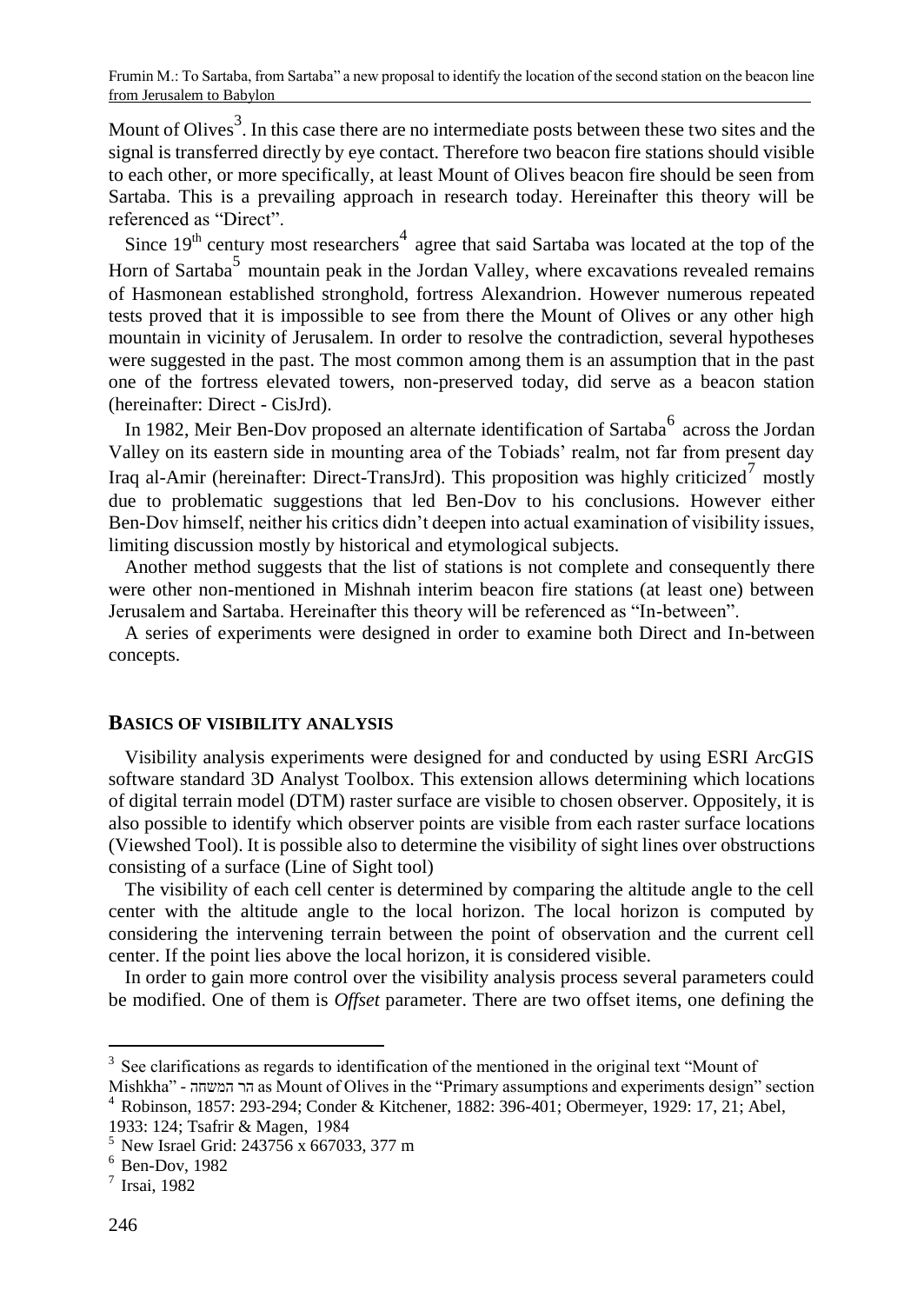elevation to be added to the observer location and the other defining what will be added to each cell to be considered for visibility (Fig. 1).

## **Fig. 1: OFFSET parameters**



The OFFSETA item indicates a vertical distance in surface units to be added to the z-value of the observation point. The OFFSETB item indicates a vertical distance in surface units to be added to the z-value of each cell as it is considered for visibility.

# **DIGITAL TERRAIN MODEL**

The DTM is raster dataset in which an elevation value (in our case - height) is attributed to each square cell of the grid. The entire cell area is assumed to have the same value. Apparently as smaller cell size is, accuracy of analysis is higher (Fig. 2).

# **Fig. 2: DTM structure**



For Direct - CisJrd experiments John K. Hall's 25-m DTM of Israel<sup>8</sup> was used. However site of Sartaba suggested by Meir Ben-Dov situates beyond the limits of the 25-m DTM of Israel. Therefore for Direct-TransJrd experiments an additional DTM was used with slightly different, but nevertheless still comparable resolution. This was N31E035 dataset from NASA Shuttle Radar Topography Mission Global 1 arc project<sup>9</sup>. Parameters of utilized DTM raster surface are provided in the Table 1.

l

<sup>8</sup> Hall, 2008

<sup>&</sup>lt;sup>9</sup> The Shuttle Radar Topography Mission (SRTM) datasets result from a collaborative effort by the National Aeronautics and Space Administration (NASA) and the National Geospatial-Intelligence Agency (NGA – previously known as the National Imagery and Mapping Agency, or NIMA), as well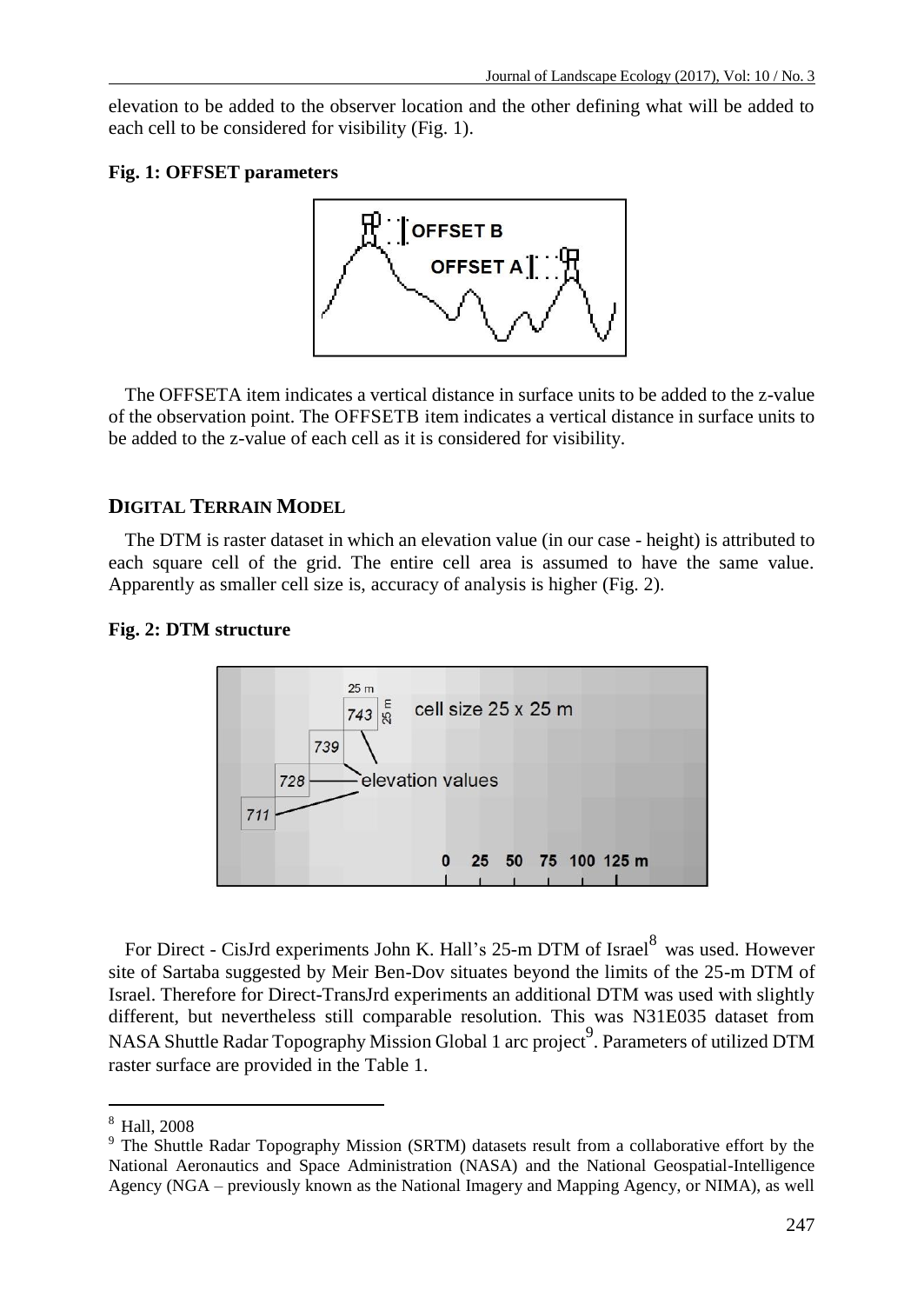| DТM                | Provided by | Cell size             | Experiments       |  |
|--------------------|-------------|-----------------------|-------------------|--|
| 25-m DTM of Israel | $GSI^{10}$  | $25m \times 25m$      | Direct - CisJrd   |  |
| N31E035(SRTM)      | <b>NASA</b> | $\approx 30$ m x 30 m | Direct - TransJrd |  |

# **Table 1: DTM used for visibility analysis**

#### **PRIMARY ASSUMPTIONS AND EXPERIMENTS DESIGN**

The first mentioned in Mishnah station is called Mount of *Mishkha* - המשחה הר which is universally assumed to be one of the summits of Mount of Olives. This identification is based on several additional references from both  $Old<sup>11</sup>$  and New Testaments. It is unlikely that beacon fire station was situated on western slopes, where mount itself will be an obstacle to further communicating of the signal. Moreover, it is reasonable to suggest that beacon fire station should be located close to watershed of Mount of Olives, rather than on its eastern slopes much lower and more distant from the city of Jerusalem. Therefore for presented here set of experiments location of the first station of beacon fire was suggested on the summit of the Mount of Olives, above the contour line of 800 meters.

There is no indication that any kind of specially constructed tall building or elevated platform was used for delivery of signal from Mount of Olives. If such a structure would exist in very vicinity of Jerusalem it was most likely mentioned by eyewitnesses $12$ . However there is no reference as to existence of such erection on the Mount of Olives. So in our experiments we suggest that fire was set on the ground. However the total height of pile of wood and flame above it was usually estimated in experiments as10 meters. As the DTM cells represent averaged elevation values, 10 meters height doesn't seem to be too exaggerated suggestion. In order to check vulnerability of results to the height of fire in some experiments 20 meters was used instead.

Since, from one hand, exact location of the first station of beacon fire on the significantly prolonged Mount of Olives is unknown, and from other hand, Horn of Sartaba' peak is relatively a small spot, it is more convenient to check which parts of Mount of Olives summit are visible from Horn of Sartaba. In all experiments an averaged value (370 m) of DTM cell was corrected by adding 7 meters in such a way that the resulted absolute height of Horn of Sartaba will be 377 meter above the Mediterranean Sea level. This value represents terrain surface of the mountain peak. Additionally in order to check how tallness of suggested tower

<sup>11</sup> 2 Sam. XV. 30, Neh. VIII. 15, Ezek. XI. 23, Zech. XIV. 4.

 $\overline{a}$ 

as the participation of the German and Italian space agencies. Together, this international space collaboration generates a near-global digital elevation model (DEM) of the Earth using radar interferometry. A description of the SRTM mission can be found in Farr et al. 2007

<sup>&</sup>lt;sup>10</sup> Between, 1987 and 1993 at the Geological Survey of Israel (GSI) Dr. John Kendrick Hall (with a financial support provided by Dr. Richard L.W. Cleave) produced 25-m DTM in partnership with the Survey of Israel, which holds proprietary rights to the resulting DTM.

Pre-figuration theological approach allows to utilize New Testament references for localization as well  $12$  Present day there are three tall towers on the Mount of Olives: water tower (55 m) named after Ya'akov Sourasky at the Hebrew University campus, Church of the Ascension belfry  $(\sim 50 \text{ m})$  in the Augusta Victoria hospital, and bell tower (64 m) in the Mount of Olives Convent of the Ascension of Our Lord. However despite their considerable height, neither one of them is visible from Horn of Sartaba.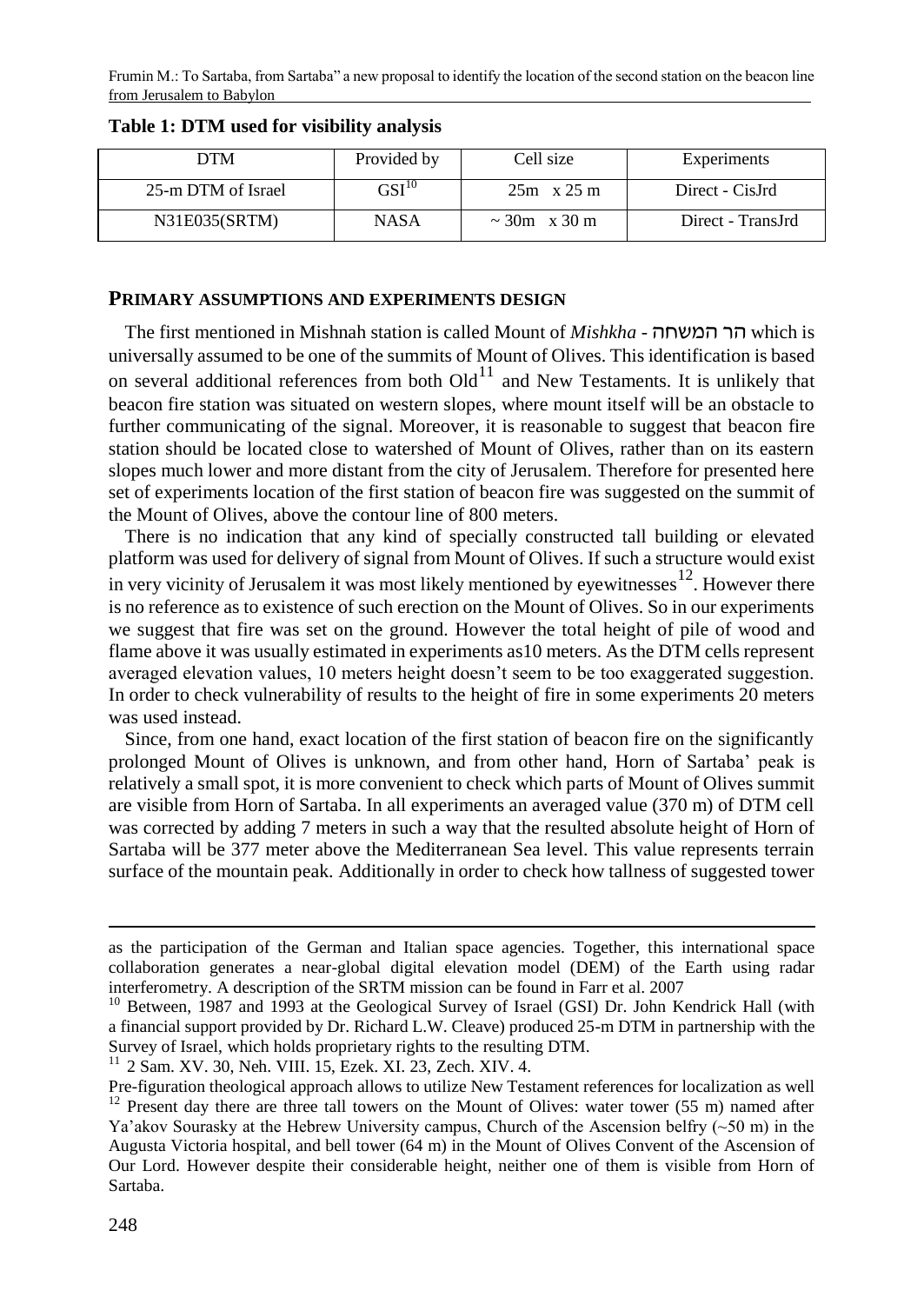on the summit will influence results of visibility analysis special adjustments were introduced in each experiment in accordance with hypothesis under verification.

# **DIRECT - CISJRD EXPERIMENTS**

Till today remains of Alexandrion walls still stand for a height of several meters. It is not weird therefore to suggest that at least part of towers on Horn of Sartaba were as tall as 10 m, similarly to the height of present-day walls of the Old City of Jerusalem. Results of visibility analysis were negative, i.e. there were no line of sight between 10 m high pile of fire on the Mount of Olives and observer on the suggested 10 m high tower at the top of Horn of Sartaba (Fig. 3).



**Fig. 3: Visibility from Horn of Sartaba + 10 m to Mt. of Olives + 10 m**

This result is not decisive of course, since one can argue that observer tower at the top of Horn of Sartaba was higher than 10 meters. But how tall this hypothetic tower could be? Describing Jerusalem defenses on the eve Roman siege, Josephus Flavius notices three extraordinary towers, constructed by Herod the Great "to the memory of those three persons who had been the dearest to him, and from whom he named them":

*… Hippicus, so named from his friend… insomuch that the entire height added together amounted to fourscore cubits.* 

*…The second tower, which he named from his brother Phasaelus… the entire altitude was about ninety cubits…*

*… The third tower was Mariamne, for that was his queen's name… The entire height of this tower was fifty cubits."<sup>13</sup>* 

 $\overline{a}$ <sup>13</sup> The Wars of the Jews, Book V, Chapter IV. Quoted by Josephus, Flavius, 1895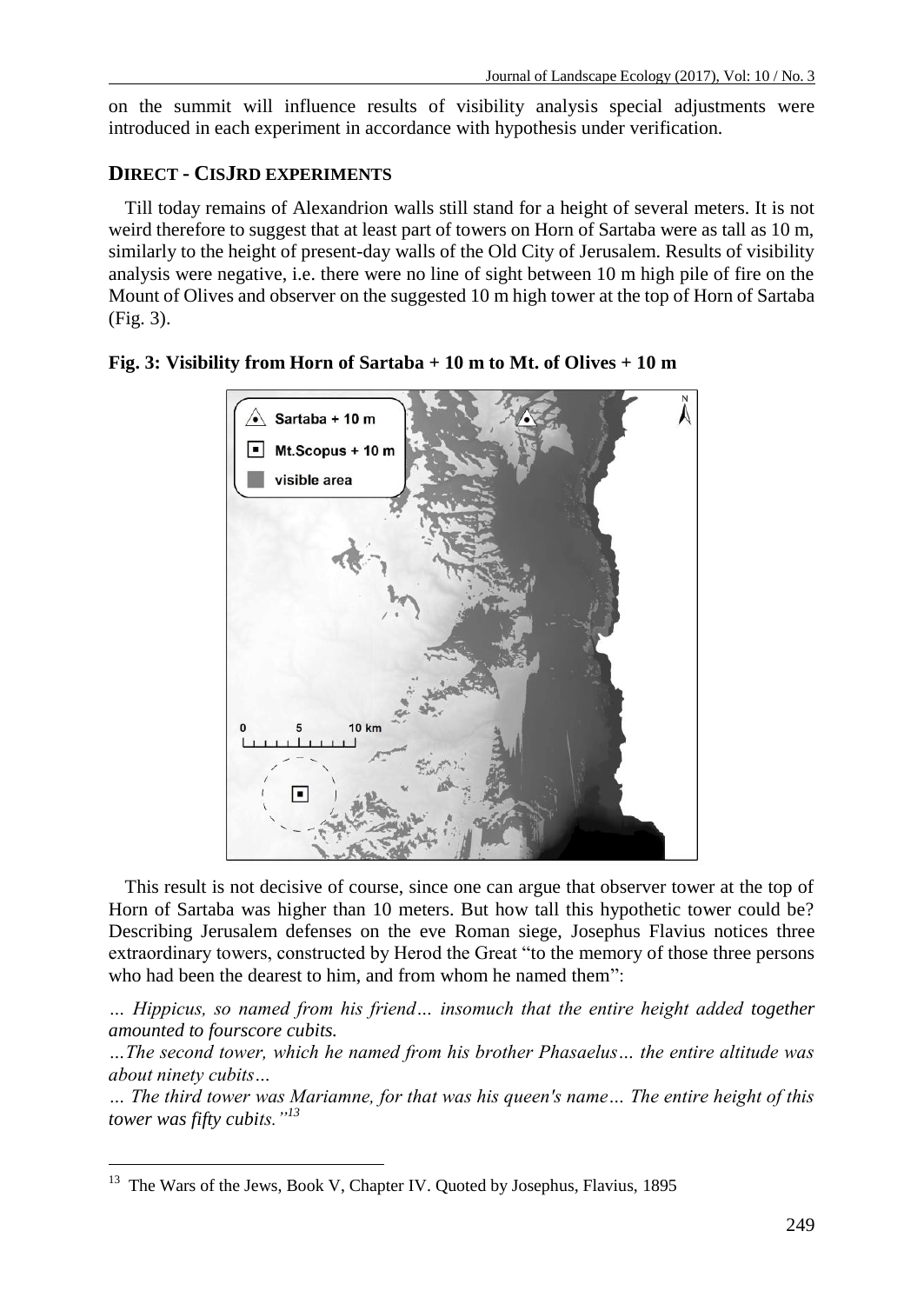Approximating cubit as 0.5 m, we can roughly estimate height of Hippicus Tower as 40 m, height of Phasaelus Tower as  $45$  m, and Mariamne Tower  $-25$  m. For experiment purposes however another famous contemporary tower described by Josephus Flavius was chosen to be modeled:

*Psephinus tower elevated … at the north-west corner for being seventy cubits high14…*  i.e*.* 35 m height parameter was used in calculating OFFSETA.

Results of visibility analysis were also negative, i.e. there were no line of sight between 10 m high pile of fire on the Mount of Olives and observer on the suggested 35 m high tower at the top of Horn of Sartaba. (Fig. 4).



**Fig. 4: Visibility from Horn of Sartaba + 35 m to Mt. of Olives + 10 m**

Looking at the amount of debris on the top of Horn of Sartaba it is difficult to assume the possibility of existence in the site of much higher building. However taking line of argumentation *ad absurdum* let's check how tall should be the building in order to establish the line of sight with the Mount of Olives.

The first Israeli skyscraper of new time, Migdal Shalom<sup>15</sup> was opened at 1965 and it rises to 130 m height. However even in this case results of visibility analysis were negative, i.e. there were no line of sight between 10 m high pile of fire on the Mount of Olives and observer on top of the suggested 130 m high tower at the top of Horn of Sartaba.

Tel Aviv Diamond Exchange / Moshe Aviv Tower - so called Bursa, is contemporary<sup>16</sup> the highest building in Israel. Its height is 244 meters. If such a tall building was standing at the top of Horn of Sartaba it would be possible to see from its upper levels most of Mount of

 $\overline{a}$  $14$  Ibid

<sup>15</sup> Shalom Mayer Tower

<sup>&</sup>lt;sup>16</sup> Until forthcoming completion of the construction works at Azrieli Sarona Tower ( $\sim$ 255 m)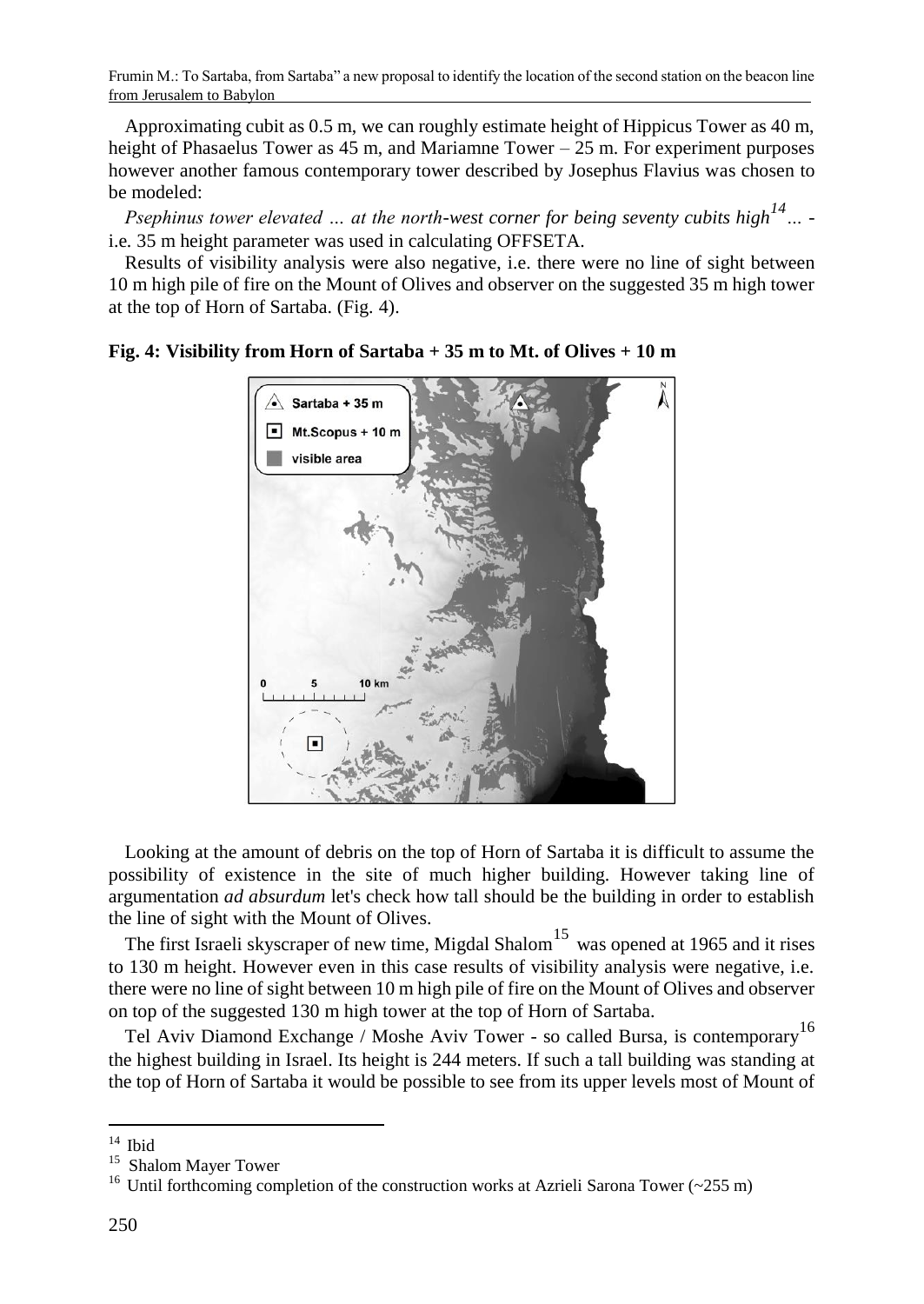Olives. It is obvious however that such building was absolutely impossible to construct two thousand years ago.

In other words hypothesis that a broken line of sight between summit of Mount of Olives and Horn of Sartaba will be restored if only ruined tower of Alexandrion will be raised and refurbished proved by GIS model to be incorrect and should be ruled out completely.

Short summary of experiments is provided in the **Table. 2**

| <b>Exp:</b> eriment    | <b>Observer</b><br>Point | <b>DTM</b><br>correction | <b>Tallness</b><br>in check | Offset $A^{17}$  | Offset $B^{18}$ | Visible        | <b>Imitated building</b> |
|------------------------|--------------------------|--------------------------|-----------------------------|------------------|-----------------|----------------|--------------------------|
| HS 010 MtO 10          | Horn of Sartaba          | 7 <sub>m</sub>           | 10 <sub>m</sub>             | 17 <sub>m</sub>  | 10 <sub>m</sub> | N <sub>0</sub> | Jerusalem walls          |
| $HS_010$ MtO $20^{19}$ | Horn of Sartaba          | 7 <sub>m</sub>           | 10 <sub>m</sub>             | 17 <sub>m</sub>  | $20 \text{ m}$  | No             | Jerusalem walls          |
| HS 035 MtO 10          | Horn of Sartaba          | 7 <sub>m</sub>           | 35 <sub>m</sub>             | $42 \text{ m}$   | 10 <sub>m</sub> | N <sub>0</sub> | Psephina Tower           |
| HS 130 MtO 10          | Horn of Sartaba          | 7 <sub>m</sub>           | 130 m                       | 137 <sub>m</sub> | 10 <sub>m</sub> | No             | Migdal Shalom Tower      |
| HS 244 MtO 10          | Horn of Sartaba          | 7 <sub>m</sub>           | $244 \text{ m}$             | $251 \text{ m}$  | 10 <sub>m</sub> | Yes            | Moshe Aviv Tower         |

**Table 2: Direct - CisJrd experiments**

# **DIRECT – TRANSJRD EXPERIMENTS**

 $\overline{a}$ 

In order to check technical aspects of proposed by Meir Ben Dov localization two experiments were conducted. In one of them the place of beacon fire station was set at present day Mount Scopus campus of the Hebrew University and height of pile of wood and flame above it was suggested to be 10 meters. In other experiment beacon fire station was set at the present day Augusta Victoria hospital site. In both cases height of suggested observer tower in 'Iraq al-Amir area was approximated as 35 m – as Psephina according to Flavius. However in both cases there results of visibility analysis were negative. Although extensive areas on the western slopes of central Transjordan plateau across the Jordan Valley are clearly visible, both well-known 'Iraq al-Amir and Qasr al-Abd historic sites, associated with Tobiah's family are situated in narrow valley along Wadi es-Seer<sup>20</sup> and therefore there is no line of sight between their location and summit of Mount of Olives (Fig. 5).

 $17$  In these experiments OFFSETA represents total height to be added to the averaged value of DTM cell and consists of constant 7 meter correction value – in order to obtain actual height of Horn of Sartaba peak - and changing parameter of imitated structure tallness.

<sup>&</sup>lt;sup>18</sup> In these experiments OFFSETB represents height of lighten beacon fire above the surface level of Mount of Olives

<sup>&</sup>lt;sup>19</sup> This experiment was carried out in order to make sure that inaccuracy of DTM does not influence results of visibility analysis in crucial case. In this experiment height of beacon fire at Mount of Olives was raised to 20 m, while height of observer tower at Horn of Sartaba assumed to be 10 meters. However visibility analysis results were negative as in the previous experiment

<sup>&</sup>lt;sup>20</sup> According to archeological data not only these two well-known sites, but Tobiah's settlement in the region were restricted mainly to a narrow valley along Wadi es-Seer, the Wadi Kafrein, and the immediate vicinity of 'Iraq al-Amir, isolated from its neighbors in the Transjordan plateau. See: Ji, 1998.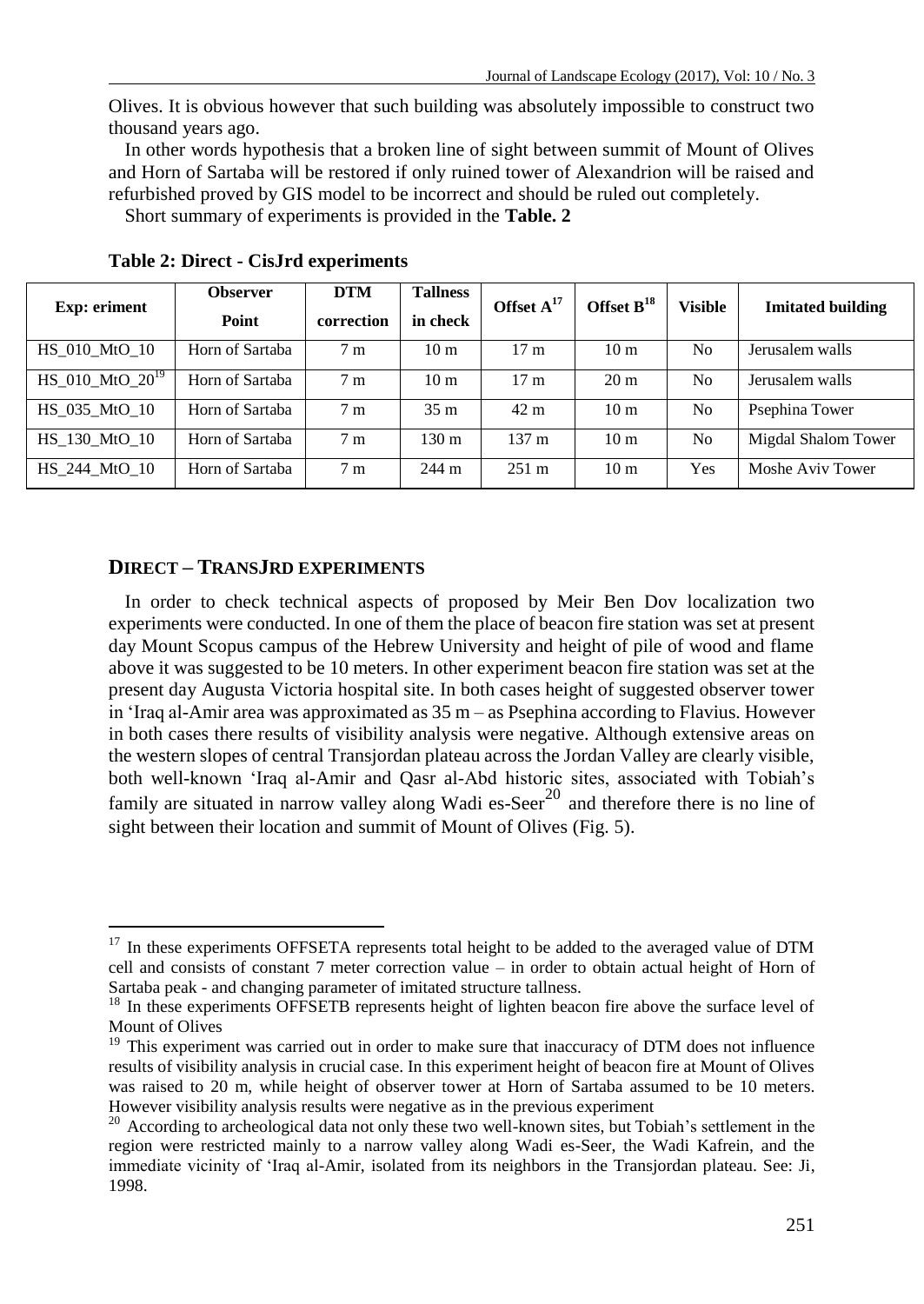

**Fig. 5: Visibility from Mount of Olives + 10 m to Wadi es-Seer + 35 m**

#### **IN-BETWEEN CONCEPT**

Attempt to solve the existed discrepancy between Mishnah description of communication chain of beacon fire station and absence of direct line of sight between summit of Mount of Olives and Horn of Sartaba led many to suggest that the provided list of stations is not complete and name only key stations, while there were many more<sup>21</sup>. Close examination of such proposition however raises several questions.

All suggested places were supposed to be manned at least once per month for few days in order to lite beacon fire at the proper time. So these sites should be easy accessible, provided with water and food for personnel and wood for fire. If centrally established by authorities for explicit purposes such chain of semi-permanent outposts was supposed to have certain degree of standardization. However nothing similar to such a network was ever found or described in historic sources. On other hand there is no need in numerous intermediate stations. In fact only one station visible from both Mount of Olives and Horn of Sartaba is necessary. There are plenty of such sites, along the road from Jerusalem to the Dead Sea alone.<sup>22</sup> But if there was only one additional station in-between why to omit its name from the list?

## **SPLITTED RECEIVER – TRANSMITTER PROPOSITION**

Interesting phenomena was revealed during conduction of visibility analysis between Horn of Sartaba and Mount of Olives. While at least two mountain ridges prevent line of sight between the topmost parts of these two regions (Fig. 6), considerable lowland areas in the Jordan Valley have a direct view of Mount of Olives from surface level. Some of these areas are situated in foot of Horn of Sartaba and are visible from its peak as well (Figs. 7-8).

 $\overline{a}$ 

 $21$  Rosenson, 1983

<sup>&</sup>lt;sup>22</sup> For instance, Castrum Rouge site in vicinity of Good Samaritan Museum.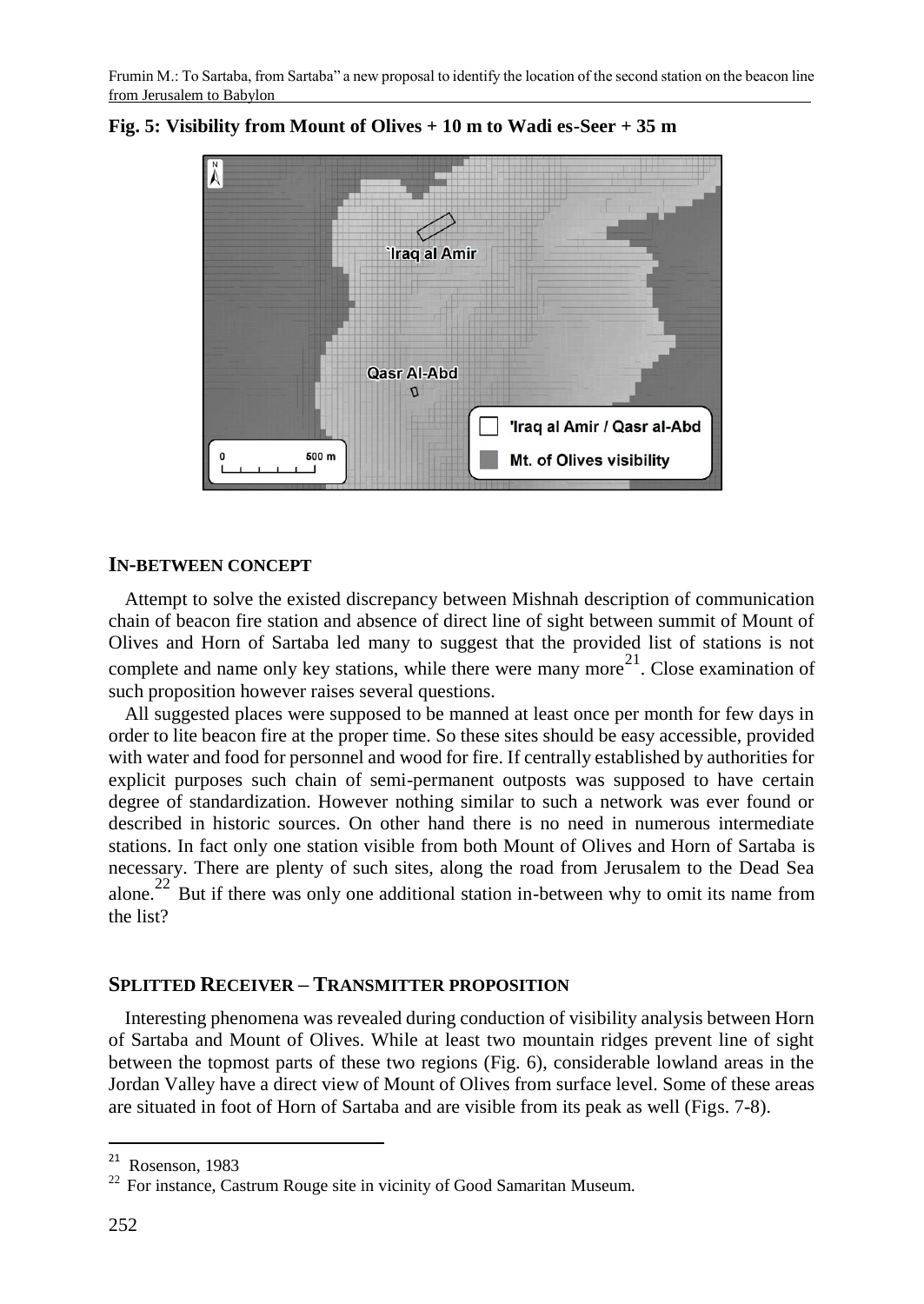

**Fig. 6: Line of Sight Visibility Profile from Mt. of Olives to Horn of Sartaba**

**Fig. 7: Visibility from Mt. of Olives + 10 m to Horn of Sartaba vicinity**

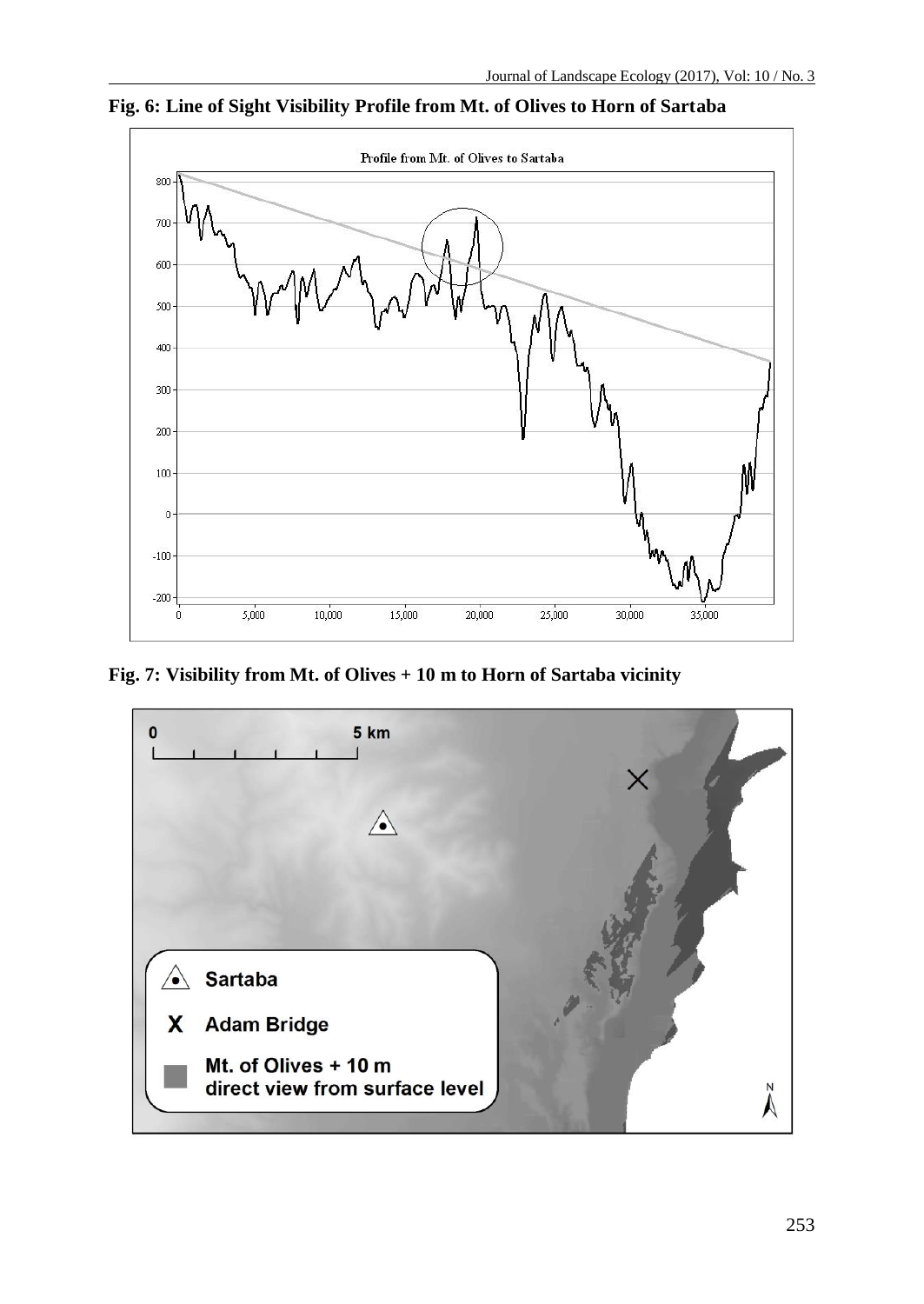



This provides a basis for a new proposition of Sartaba station splitted for two: beacon fire signal was conducted from Mount of Olives to the foot of Horn of Sartaba, where provisional nightly watch was placed. It was impossible to conduct the signal further north from this low point, of course; however task of this sentry was much more modest. On receiving the signal from Jerusalem the observers were supposed to indicate its recognition to the Horn of Sartaba where "transmitting" station with long before prepared pile of wood was ready. Due to the closeness between two places it was enough to light a small torch held by hand. On indication from below beacon fire on the top of Horn of Sartaba was ignited and the signal was conducted further to Grofina. The whole procedure was apparently not slowing down the conduction of signal for more than quarter of hour. As the low "receiving" station didn't need any special setting up on the spot and could easily be operated from Sartaba by patrols, it is not surprising that it was not mentioned specifically among other stations. Both receiver and transmitter parts of the second station were undoubtedly connected for Mishnah text compiler to the same distinguished regional geographical entity – Horn of Sartaba mountain peak.

# **CONCLUSIONS**

Set of tests for examination of direct line of sight theory was conducted. Performed visibility analysis proved that neither one of existing alternatives of Direct concept is not reliable:

Direct – CisJrd - No building, which could be constructed two thousand years ago at the top of Horn of Sartaba, would be tall enough to see from it Mount of Olives